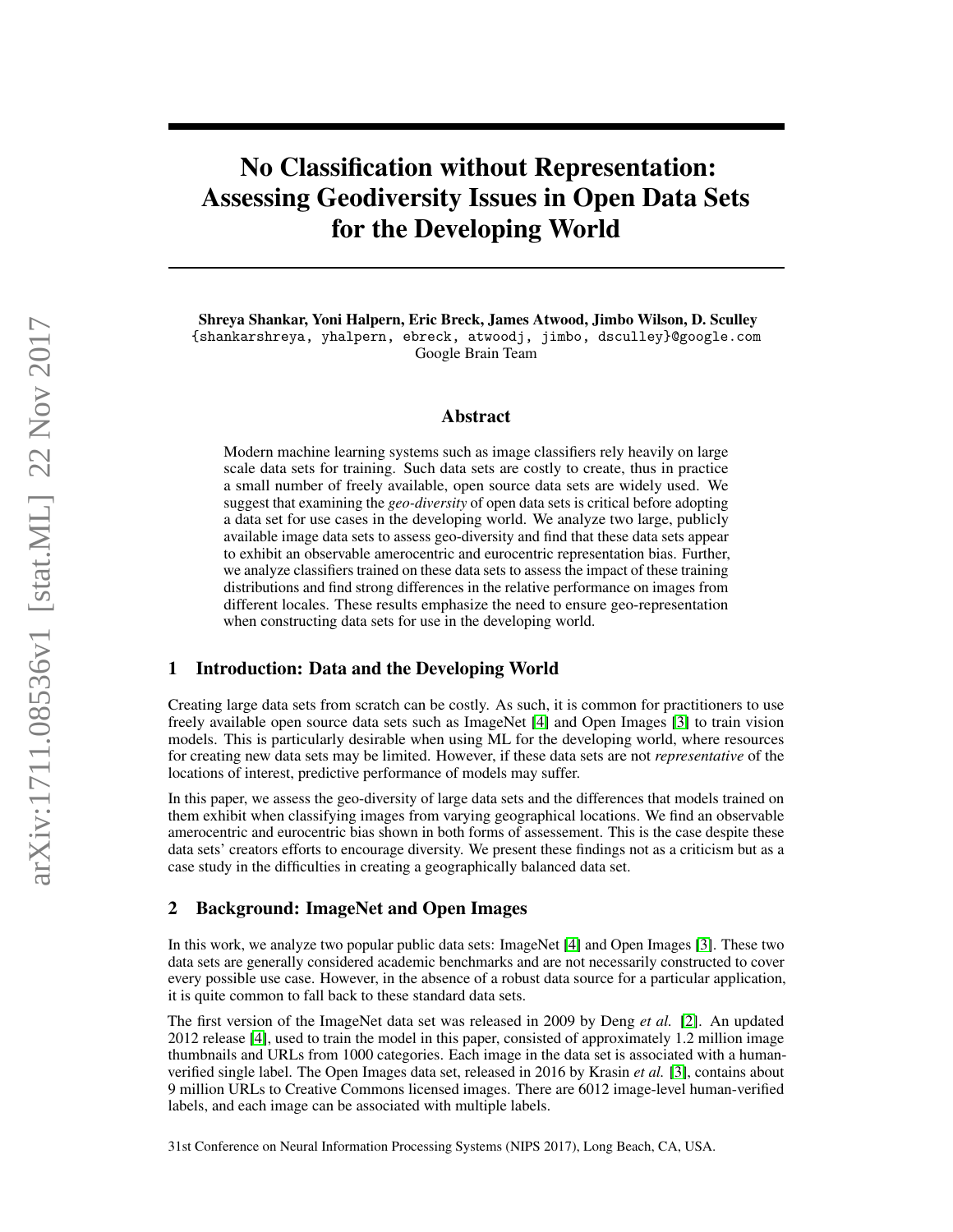

Figure 1: Fraction of Open Images and ImageNet images from each country. In both data sets, top represented locations include the US and Great Britain. Countries are represented by their two-letter ISO country codes.

<span id="page-1-2"></span>

<span id="page-1-3"></span>Figure 2: Distribution of the geographically identifiable images in the Open Images data set, by country. Almost a third of the data in our sample was US-based, and 60% of the data was from the six most represented countries across North America and Europe.

Pretrained image classification models trained on both ImageNet and Open Images are publicly available on the Tensorflow [\[1\]](#page-4-3) Slim<sup>[1](#page-1-0)</sup> and Open Images Github<sup>[2](#page-1-1)</sup> pages, respectively. For each data set, we use publicly released pretrained models with the Inception V3 [\[6\]](#page-4-4) architecture, which gives competitive performance across standard benchmarks.

## 3 Analyzing Geo-Diversity

Our first goal was to assess the geo-diversity of the images in the open source data sets. It is naturally difficult to identify the geo-location of every image in previously released open source image data sets. However, proxy information such as textual / contextual information and URL metadata provided by a service allowed us to recover reasonably reliable location information at the country level for a large number of images in each data set.

For the purposes of this study, we take this country identification, accepting the possibility of noise in the coverage and accuracy of the country-level geo-location as unlikely to qualitatively impact the larger trends shown.

Geo-Diversity of Open Images. Of the 9 million images in the Open Images data set, we were able to acquire country-level geo-location for roughly 2 million. This is a large (but potentially non-uniform) subset of the overall data. Geo-location data is shown in Figures [1](#page-1-2) and [2.](#page-1-3) Overall, more than 32% of the sample data was US-based and 60% of the data was from the six most represented

<span id="page-1-0"></span><sup>1</sup> <https://github.com/tensorflow/models/tree/master/research/slim>

<span id="page-1-1"></span> $^{2}$ <https://github.com/openimages/dataset>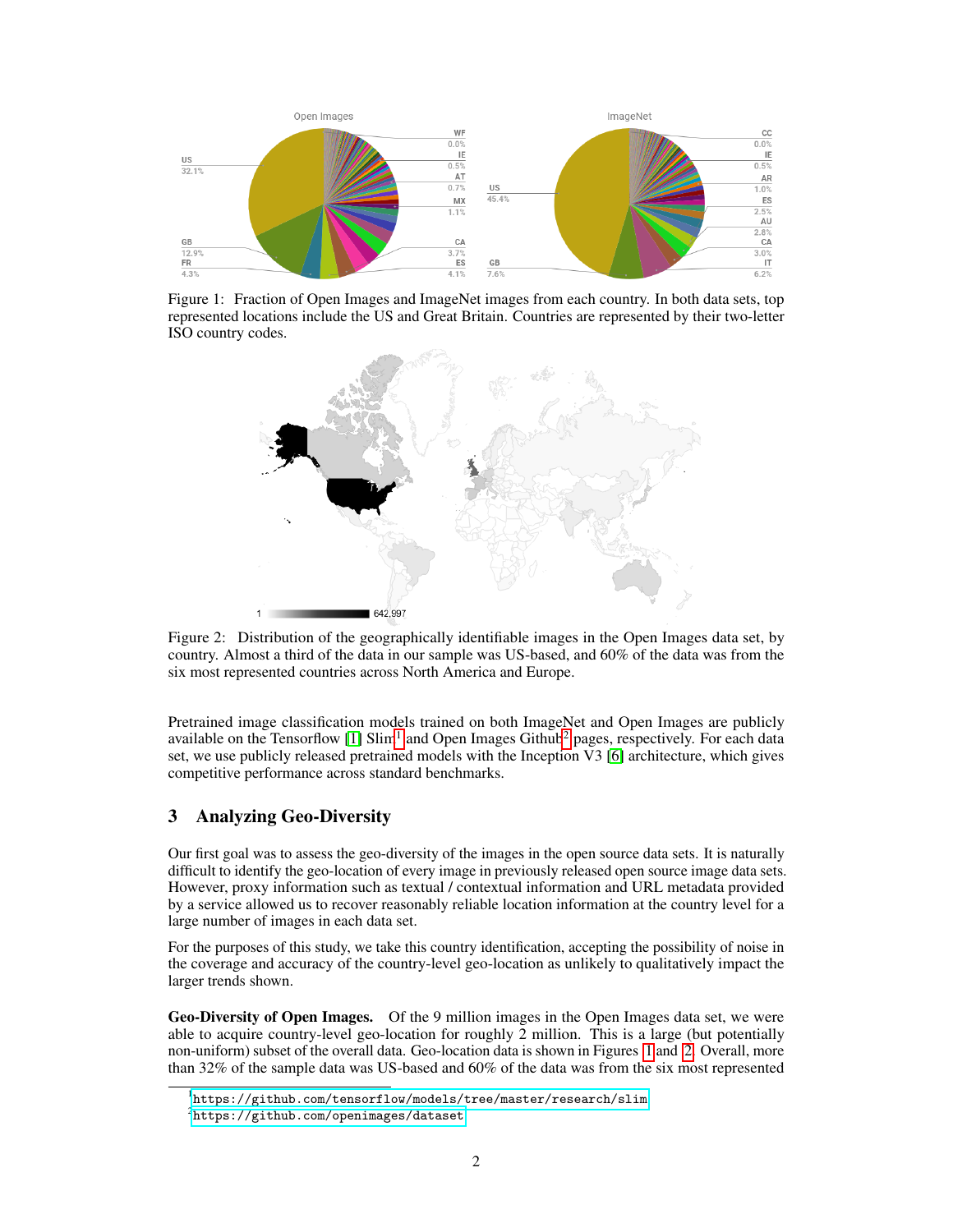

<span id="page-2-1"></span>Figure 3: Density plots of log-likelihood attributed for groom, bridegroom images crowdsourced by raters in Hyderabad, India, as scored by a model trained on ImageNet (left) and Open Images (center), as compared to images in the standard test sets. In both cases, the images provided by Hyderabad-located crowdsourcing are dramatically less likely to be recognized correctly by these models. The plot on right shows a similar trend for the woman class in OpenImages which has no corresponding class in ImageNet.

countries across North America and Europe. Meanwhile, China and India – the two most populous countries in the world – were represented with only 1% and 2% of the images, respectively. Despite our expectation that there would be some skew, we were surprised to find this level of imbalance.

Geo-Diversity of ImageNet. For the 14 million images in the fall 2011 release of the ImageNet data set,<sup>[3](#page-2-0)</sup> we similarly acquired country-level geo-location data. We had lower coverage for ImageNet, but the distribution was similarly dominated by a small number of countries, as shown in Figure [1.](#page-1-2) Around 45% of the data in our sample was US-based. Here, China and India were represented with 1% and 2.1% of the images, respectively.

## 4 Analyzing Classification Behavior Based on Geo-Location

We examined how lack of geo-diversity in training data impacts classification performance on images drawn from a broader set of locations. We collected image data for specific geographical regions using two separate methods.

Crowdsourced Data. Our first method of collecting stress-test data was to ask crowdsourced raters located in Hyderabad to find and return URLs of images on the internet that matched particular labels, specifically from a community that they identified with in an effort to avoid amerocentric or eurocentric bias.

Spot checking the results of this collection showed that images for labels such as groom, bridegroom did appear to represent traditions commonly associated with India. In other cases the human raters found it difficult to find an image from a community that they belonged to. Some of these cases were for US-centric classes, (e.g., an "infielder" baseball player or "Captain America").

Geo-located web images. While the raters in Hyderabad gave us one source of location-specific image data, we needed another approach to find data from a wider range of countries. To this end, we first identified 15 countries to target and joined the per-country location proxy described above with inferred labels from a classifier similar to Google Cloud Vision API, across a large data store of images from the web. For analysis, we focused on labels related to "people", such as bridegroom, police officer, and greengrocer.

One limitation of this work is that even our geographically diverse images were collected from the internet using tools that rely (at least partially) on image classifiers themselves. The human raters used web search to find images that depicted people from their communities. Similarly, when building a data set from underrepresented countries using geo-located web images to stress-test a classifier, an image classifier was used to filter for relevant images.

<span id="page-2-0"></span> $^3$ [http://image-net.org/imagenet\\_data/urls/imagenet\\_fall11\\_urls.tgz](http://image-net.org/imagenet_data/urls/imagenet_fall11_urls.tgz)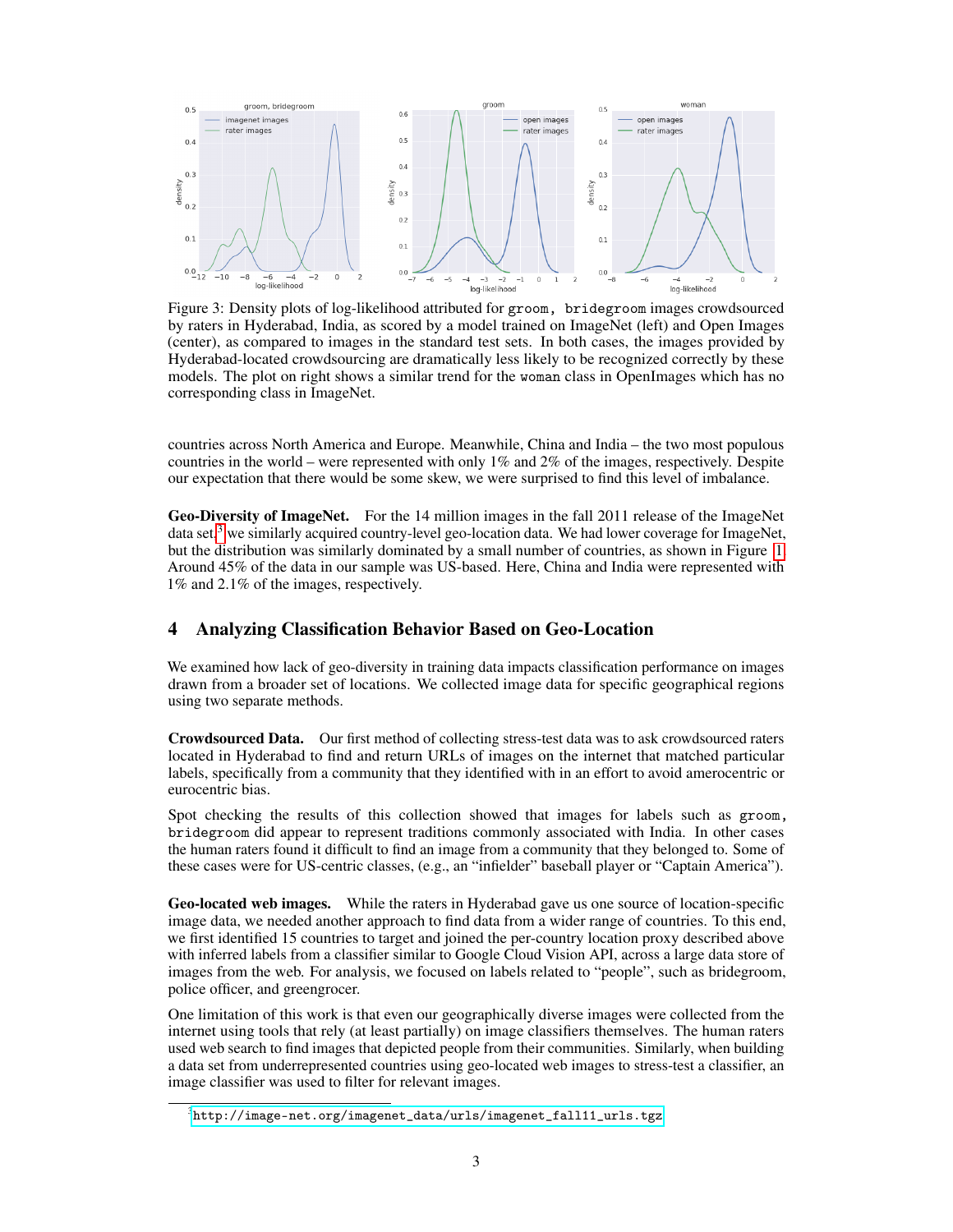

<span id="page-3-0"></span>Figure 4: Density plots of log-likelihood attributed by the models trained on Open Images for images drawn from the groom, bridegroom, butcher, greengrocer, and police officer categories. Groom images with non-US location tags tend to have lower likelihoods than the groom images from the US.

Geo-Dependent Mis-Classifications. Looking over groom, bridegroom images supplied by the Hyderabad raters, we found that the classifier trained on ImageNet data was likely to misclassify these images as chain mail, a kind of armor. Other images were misclassified as focusing on cloth, academic gown, or vestment. Using a method similar to SmoothGrad [\[5\]](#page-4-5), we looked at saliency maps to determine which parts of the images were most depended on by the model when making these classifications. Surprisingly, in all cases that we looked at, the human face in the image was highlighted rather than the attire, despite the fact that the majority of misclassifications assigned an attire-based label.

Classifier performance on localized data. We use two pretrained models, one trained on ImageNet and another trained on Open Images to test the difference in classifiers' performances between data drawn from the standard evaluation data split in ImageNet and Open Images and rater-supplied images.

Figure [3](#page-2-1) shows some categories that showed noticeable differences in performance. These differences appear in both classifiers, suggesting that this problem is not particular to a single data set. Using the geolocated images from the web, we compare performance between countries (Figure [4\)](#page-3-0). Some classes of images have similar distributions of predictions across countries, indicating that the training data set is better-represented in such classes.

Figure [5](#page-4-6) plots images of groom, bridegroom images from different countries by log likelihood. The US-based images are clustered to the far right, showing high confidence, while images from Ethiopia and Pakistan are much more uniformly distributed, showing poorer classifier performance. We confirmed this trend across several other countries in different regions of the world.

We focused on labels relating to humans in this work, but noticeable distributional differences between developed and developing countries can occur other areas as well, including sports, transportation, and wildlife.

## 5 Discussion

It is clear that standard open source data sets such as ImageNet or Open Images may not have sufficient geo-diversity for broad representation across the developing world. This is not too surprising, as these data sets were designed for specific purposes, and it is only the practice of later adoption for other purposes that may introduce problems.

This study highlights the importance of assessing the appropriateness of a given data set before using it to learn models for use in the developing world. Equally, this work emphasizes the importance of creating new data sets that prioritize broad geo-representation as first class goals, in order to aid ML in the developing world.